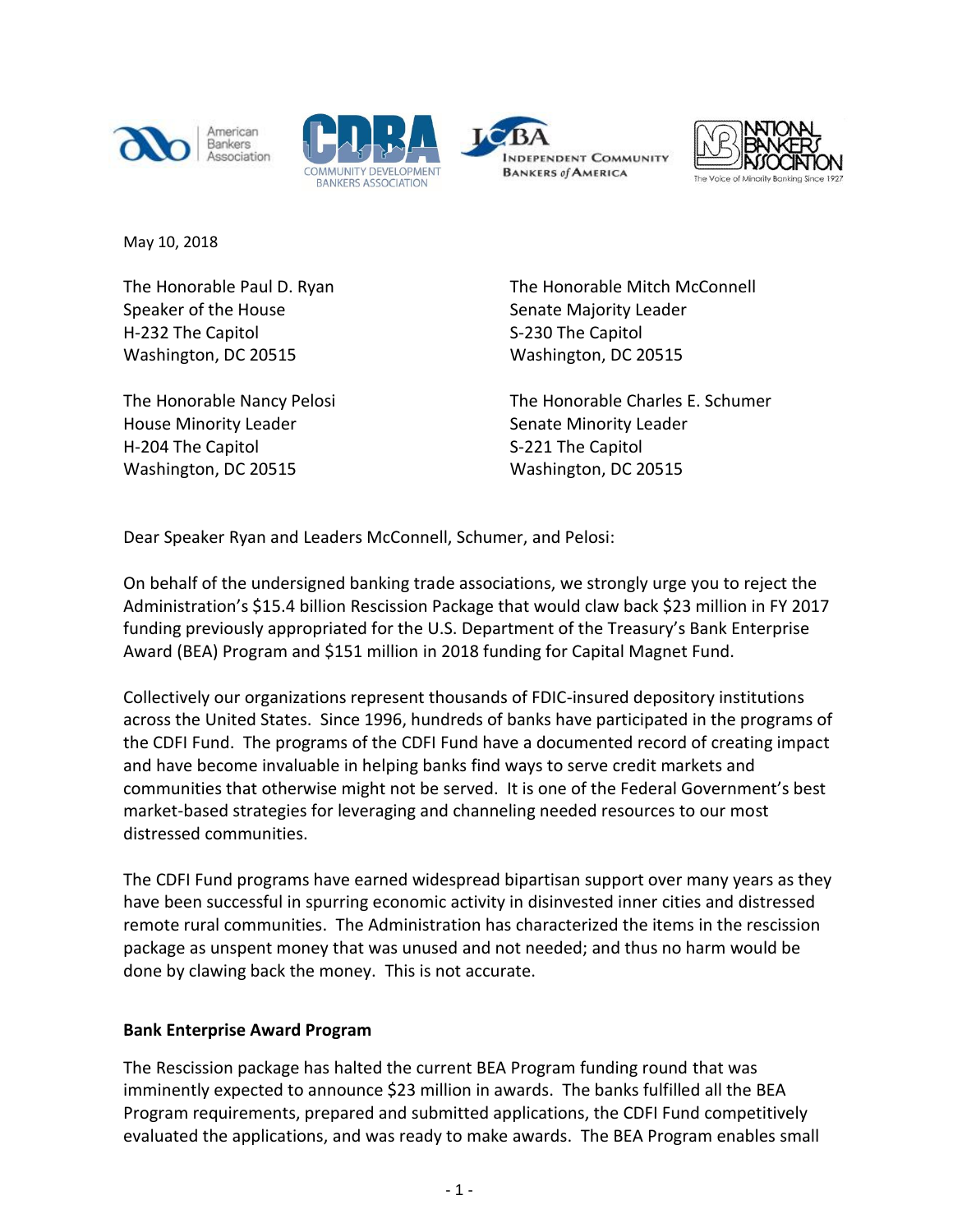banks in distressed communities to finance small business, affordable housing, neighborhood revitalization, and responsible consumer financial services. Without these resources, banks will not be able to reach as deep to serve high poverty communities.

Demand for BEA is strong and the program is far oversubscribed. In the FY 2017 funding round a total of 119 applications requested \$131.7 million. The award requests were 5.7 times more than the \$23 million available in 2017. These awards are at grave threat of not happening despite great need.

An analysis by the CDFI Fund found that 90% of all BEA monies go to the lowest income census tracts (30% poverty, 1.5 times the national unemployment rate). Since 1996, the BEA Program has made \$447.7 million in awards and helped facilitate billions in new investments that benefit the most difficult to serve markets. A 2017 evaluation of the BEA program by a third party firm concluded that *"The BEA Program drives investment into the neediest communities, area that might otherwise remain marginalized, and complements CRA (the Community Reinvestment Act) by providing incentives to serve more highly distressed communities."*

During the FY 2016 BEA round, the 102 applicants collectively increased: (1) loans and investments in distressed communities by \$285.5 million; (2) loans, deposits, and technical assistance to CDFIs by \$41 million; (3) equity and equity-like loans and grants to CDFIs by \$8.8 million; and (4) increased the provision of financial services in highly distressed communities by \$3.5 million. Data for the 2017 round will be available in Q2 2018.

BEA primarily benefits small banks and banks working in the most distressed communities. Over the past five years, 84% of all award dollars have gone to certified CDFI banks and 93% of awards went to community banks with less than \$1 billion in total assets.

## **Capital Magnet Fund**

The Capital Magnet Fund (CMF) is also a powerful new tool that bankers are using to finance affordable housing in low-income communities. The Rescission package will halt the 2018 funding round, \$151 million in investment in new affordable housing, and the powerful potential to leverage more than \$1.51 billion in private investment.

Data released on the first CMF funding round found that 23 awardees used the \$80 million in grants to attract \$1.8 billion in other investment by the public and private sector (a 22:1 ratio). This money has produced 13,325 affordable homes for families, seniors, veterans, the homeless, and the disabled and created or retained 16,000 jobs across America.

Likewise, the 2017 funding round awardees are projected to create approximately 17,000 additional jobs, produce 21,000 affordable homes and attract more than \$3.2 billion in additional investment in both rural and urban areas with the \$120 million in